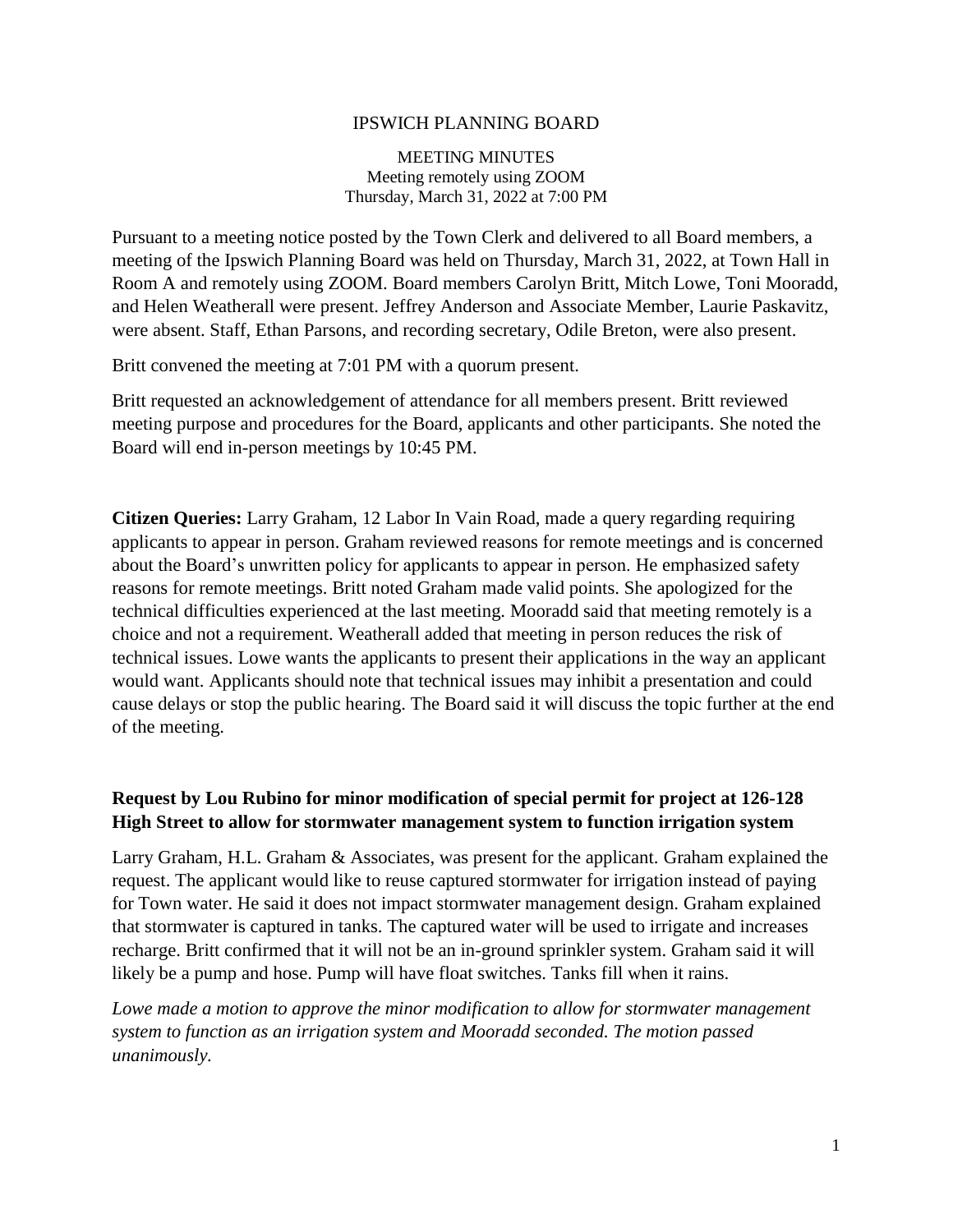# **New Public Hearing: Request by 214 High LLC for a Special Permit for a multi-family dwelling (10 units) at 214 High Street (Assessor's Map 21 Lot 13), which is located in the Highway Business and Water Supply Protection Zone II Districts, pursuant but not necessarily limited to** *Sections V.D, VI, VII, IX.C, IX.K, and XI.J* **of the Zoning Bylaw**

Jeff Anderson is recused, and Laurie Paskavitz is appointed a voting member. Charrissa Vitas, Larry Graham (design engineer) and Tom Mayo (architect) were present for the application. Vitas began the presentation by reviewing the need for rental housing in Ipswich. She noted the project proposes 10 units (9, 1-bedroom units and 1 studio). She said 1 unit will be affordable and 1 unit will be handicap accessible.

Graham reviewed the site plans. Sheet 1 documents the overall property, which is approximately 3.3 acres. There is 125 ft. of frontage along High Street. Graham pointed out the wetlands, noting they had been delineated. Work is on 13,000 sq. ft of the 3.3 acres. Sheet 2 includes existing conditions of the site. There is an existing single-family home and shed on the site. The home is serviced by Town sewer. Sheet 3 presents the proposed layout and planting plan. Planting plan is expected to be revised and presented at a later meeting. The proposed building is 82 ft. in length and 34 ft. in depth (rectangular shape). Graham said the layout is driven by the location of the Wetlands Protection Act and Conservation Commission. The project also goes before MassDOT for a change in use. Graham pointed out 6 parking spaces in the front and noted there are 9 garage parking spaces. There are 2 additional guest parking spaces that are not tehnically compliant with the bylaw but are an extra. The project is requesting a waiver for the guest parking spaces. Graham pointed out the location for snow storage and noted a resident gathering area. Sheet 4 documents the grading and utility plan. Graham said the stormwater management plan is designed to meet State and Town regulations. Sheet 5 details the elevations.

Mayo reviewed photographs of the neighborhood. He presented a rendering of the proposed building. Mayo said the rear roof is ideal for solar panels. The front and side yard have landscape block walls. The project will go before the Design Review Board (DRB). Parsons noted the next DRB meeting is April 4.

Weatherall is concerned about vehicles parking in front of garages. Lowe requested Parsons inquire with the Building Inspector if an elevator is needed. Mooradd likes the small rental units. She is concerned with parking in front and garage doors in the front as it is not in line with special permit guidelines. Mooradd noted the Highway Business District only allows 50% of parking in the front of the building. Mayo said 6 spaces are in the front of the building and 9 spaces are in garages behind the setback requirement. There will not be any parking in the drive aisle. No public comment noted.

Britt noted that information on this project is on the Town website. A site visit is scheduled for Wednesday, April 6, 2022 at 5:30 PM. Parsons suggested a peer review for drainage and stormwater management.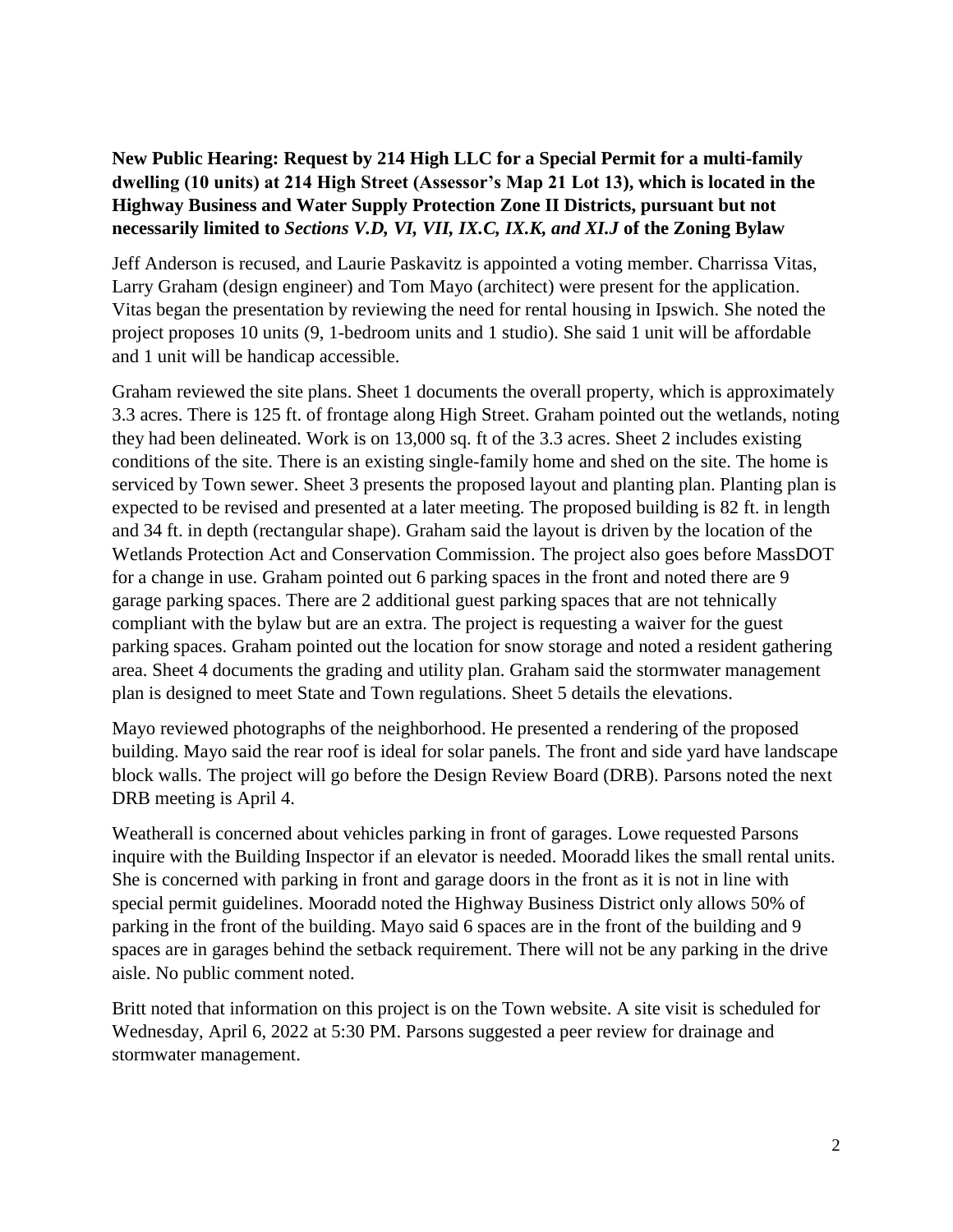*Lowe made a motion to continue the public hearing until April 28, 2022, at Town Hall in Room A at a meeting beginning at 7:00 PM. Mooradd seconded the motion. The motion passed unanimously.*

## **Continued Public Hearing: Request by Carl Gardner for a Special Permit to build a detached accessory dwelling unit at 5-7 Turkey Shore Road (Accessor's Map 42A, Lot 37C), which is located in the In-Town Residence District, pursuant but not necessarily limited to** *Sections IX.U and XI.J* **of the Zoning Bylaw**

Jeff Anderson is recused, and Laurie Paskavitz was appointed a voting member on this application when it opened on March 10, 2022. Carl Gardner, 9 Woods Lane, was present.

Britt reviewed Board member comments from the site visit. Mooradd is concerned with the current state of dwelling units and noted many letters from neighbors. Britt is concerned with the proposed project fitting in with the neighborhood. There are drainage concerns on the site. Lowe noted there are existing stone walls to help mitigate grading changes on the site. Lowe asked if the Conservation Commission has reviewed the project. Gardner responded that he filed a Notice of Intent with Commission and will go before it in April.

Gardner has owned the property since 1986 as a rental property. He reviewed the stormwater management plan. Stone beds are proposed with pipes leading water to a rain garden.

Weatherall noted a neighbor's property will be shaded by the new building. She is also concerned with the project fitting with the character of the neighborhood and is not comfortable with the proposal. Lowe is not sure the project is appropriately sized for the neighborhood. He said the stormwater management issues must be resolved before moving forward.

Gardner presented an aerial view of the neighborhood and reviewed its evolution over the past 30 years. His project has minimal impact to the neighborhood.

Public Comment: Catherine Bartholomew, 16 Turkey Shore Road, said Turkey Shore Road provides a scenic road for pedestrians. She described the neighborhood as consisting of singlefamily homes. She noted there are 22 properties and 32 households. Each lot contains one building for housing, which is the character of the neighborhood. The proposed project would be the first of its kind in the neighborhood. She is concerned with added density, traffic flow and safety. The project is a departure from the neighborhood character.

Parsons noted the DRB reviewed the project but has not issued a final recommendation.

*Lowe made a motion for the DRB to review the project and issue a recommendation to the PB and Mooradd seconded. The motion passed unanimously.*

Lowe requested a third-party review for drainage. Mooradd and Weatherall agreed.

*Lowe made a motion to continue the public hearing to April 28, 2022, at Town Hall in Room A at a meeting beginning at 7:00 pm and Weatherall seconded. The motion passed unanimously.*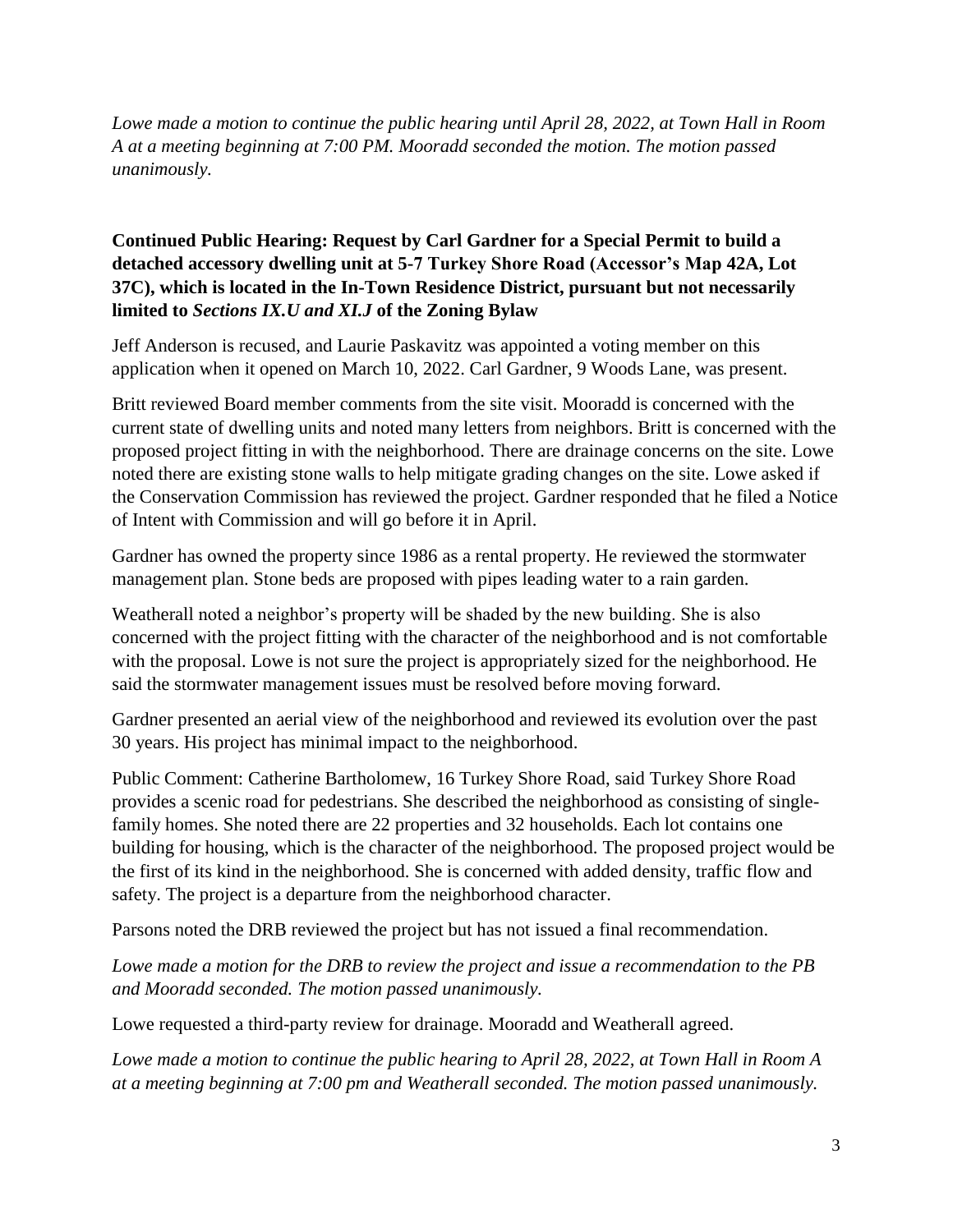**Continued Public Hearing: 5 & 11 Washington St: Request by Triple Q LLC for a Special Permit and Site Plan Review for a 16-unit multifamily residential development at 5 and 11 Washington Street (Assessor's Map 41B Lots 274 and 275), which is located in the General Business District, pursuant but not necessarily limited to** *Sections V.D, VI, VII, IX.I, IX.K and X* **of the Zoning Bylaw and associated regulations**

Jeff Anderson is recused. Laurie Paskavitz was appointed a voting member for this application on September 9, 2021.

John Colantoni and Attorney James Juliano were present. Jim Emmanuel (landscape architect), Thad Barry (engineer) and John Duggar (architect) were present on ZOOM.

Britt noted at the last meeting that members expressed concerns about density, size of units and the massing of the buildings. Attorney Juliano provided a summary of the project and the hearings. He noted the benefits of the project outweigh any adverse impacts. He noted the size of the project is not designed for large families and will not burden the school system.

Colantoni presented the changes. He presented a chart listing the units and square footage of each unit. He noted the height of buildings was reduced to 34.15 ft. The chart documents 5 units over 2,000 sq. ft. Unit B looks like a 2-story unit and a single car garage which allows for more first floor living space. Unit B used to look like a 3-story unit. Four units have roof decks, which is down from six units. Mooradd noted the bylaw only allow for 25% of the development to be single-family stand-alone buildings. That would be 3 units and the project has 5 units that are stand-alone. Parsons said the bylaw does not provide the Board with authority to waive this requirement. Lowe said the changes are moving in a good direction. Weatherall appreciates the work done and the changes made.

Britt requested discussing peer review comments. Colantoni received the peer review comments last Friday and the engineer is working on a response. Britt is concerned with peer review comments on stormwater management and the inconsistency with numbers/calculations and potential flooding. She is also concerned about a drainage structure on Town property. Lowe requested Parsons inquire with the DPW Director regarding a drainage structure on Town property. Parsons will get a response from DPW in writing. Lowe asked how removing the rain garden would impact the stormwater management plan.

Attorney Juliano explained the purpose of the rain garden is to slow the water flow. For the next hearing, the response to the peer review will be completed. Berry discussed the drainage and stormwater management plan. The plantings at the edge of the road will break up water flow.

Parsons noted the DRB recommended the project but have not reviewed the recent changes. Colantoni would prefer not to go back before the DRB and noted the multiple hearings between the Planning Board and DRB.

Public Comment: Larry Graham, 12 Labor In Vain Road, said the location of the project is great. The current site does not offer much to the Town. He is concerned that an egress only on Mineral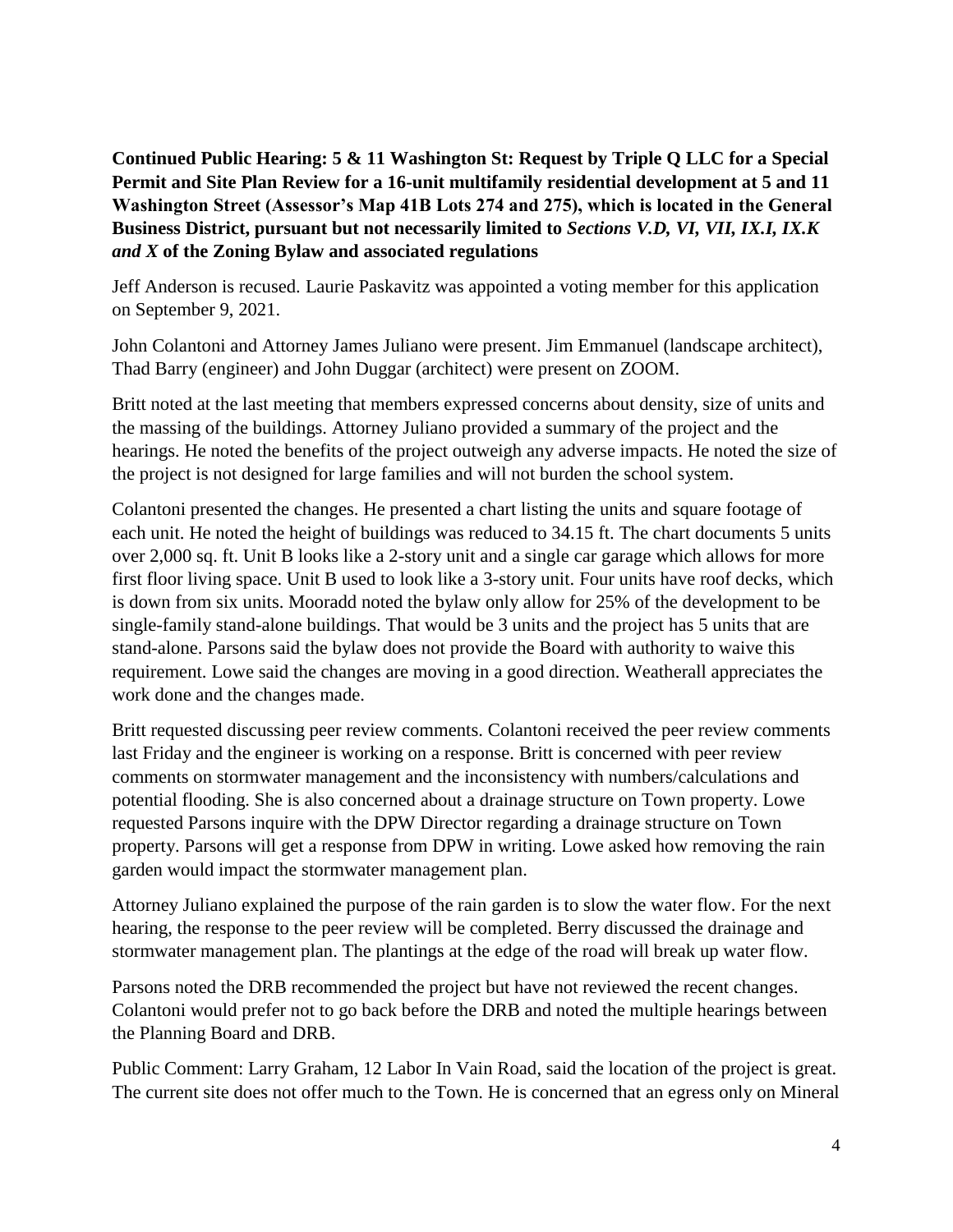Street is not a good idea. Traffic will not go through the Town. Drivers will cut through Mineral Street.

Britt said for the next meeting peer review comments need to be completed and changes to connect buildings to comply with bylaw need to be completed. It was noted the project application needs to be extended. Colantoni agreed to the extension.

*Mooradd made a motion to extend the public review timeline to April 28, 2022, and Lowe seconded. The motion passed unanimously.*

*Mooradd made a motion to continue the public hearing to April 28, 2022, at Town Hall in Room A at a meeting beginning at 7:00 PM and Lowe seconded. The motion passed unanimously.*

**Continued Public Hearing: Request by New England Biolabs Inc. for a Special Permit pursuant to** *Sections IX.N and XI.J of the Zoning Bylaw* **for uses involving hazardous and toxic materials associated with the uses and activities in the main laboratory building and the expansion currently under construction at the New England Biolabs, Inc. property at 240 County Road (Assessor's Map 63, Lot 7), located in the Rural Residence A District (an on NEB's GEPD lot)**

Jeff Anderson and Helen Weatherall are recused. Laurie Paskavitz is appointed a voting member.

The applicant requested a continuance without discussion.

*Lowe made a motion to continue the public hearing to April 28, 2022, at Town Hall in Room A at a meeting beginning at 7:00 pm and Mooradd seconded. The motion passed with 3 votes (Britt, Mooradd, Lowe).*

**Continued Public Hearing: Ora, Inc. for Site Plan Review, and a Special Permit to use 55 Waldingfield Road as a "Great Estate" for business purposes pursuant to Section IX.H of the Zoning Bylaw. The proposal involves the alteration of more than 2,500 sq. ft. of commercial space as described in Section X.B.1 and the increase of required parking spaces by more than 10 as described in Section X.B.3 of the Zoning Bylaw, as well as associated site work, at 55 Waldingfield Rd. (Assessor's Map 62, Lot 14), located in the Rural Residence A Zoning District, pursuant but not limited to the sections of the Zoning Bylaw cited herein as well as XI.J**

Britt noted voting members for the application are Anderson, Lowe, Weatherall, Mooradd and Britt. Parsons noted that at the March 3, 2022 Planning Board meeting the application was continued without discussion to April 28, 2022. The extension for the application is through May 5, 2022. No action from the Board is necessary this evening.